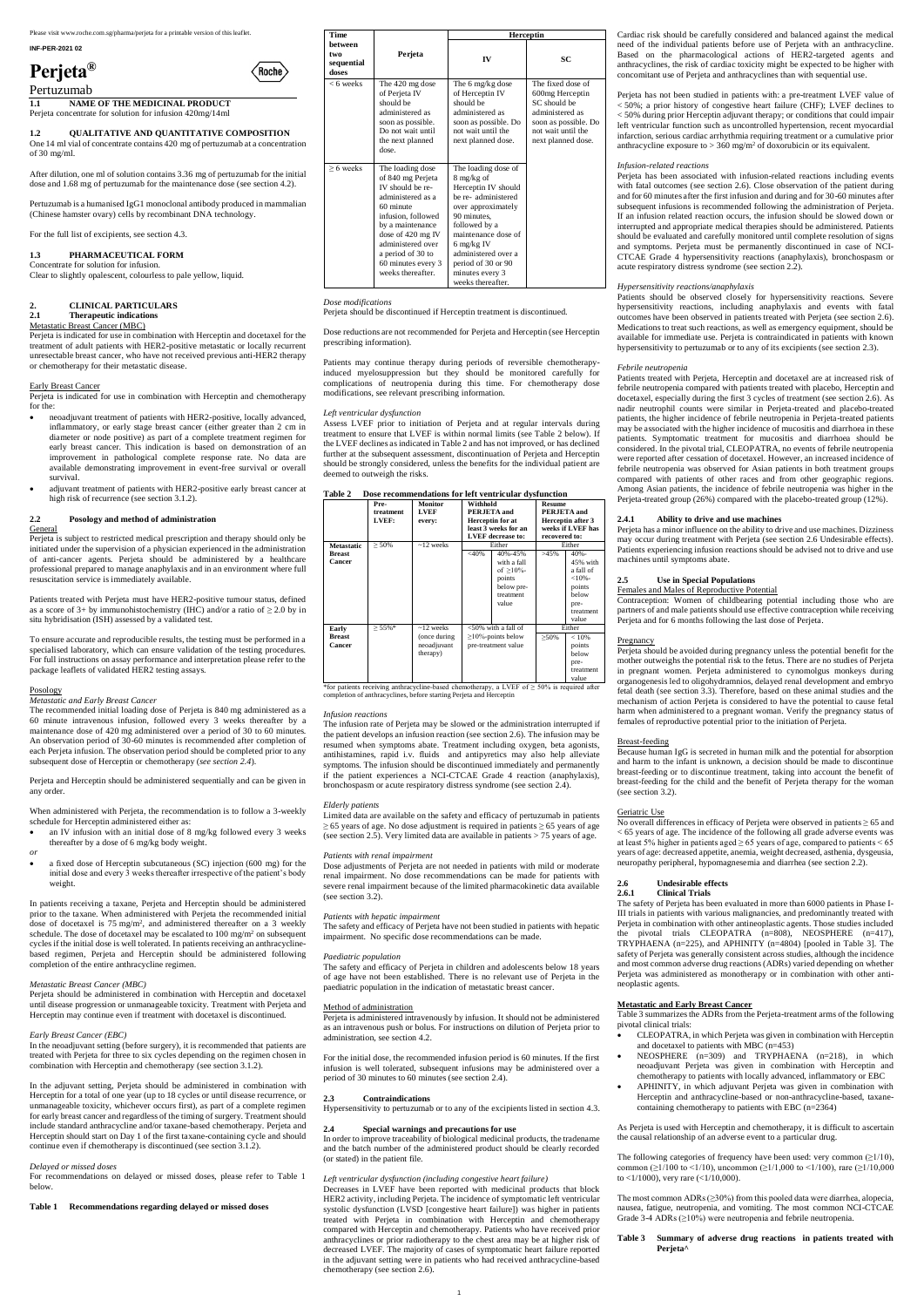| <b>ADR (MedDRA</b>                                            | $Perjeta + Herceptin +$    | Frequency                       |                                  |
|---------------------------------------------------------------|----------------------------|---------------------------------|----------------------------------|
| <b>Preferred Term)</b><br><b>System Organ Class</b>           | chemotherapy <sup>^^</sup> | $n =$ <sup>^^</sup> 3344 (100%) | category                         |
|                                                               |                            | Frequency rate %                |                                  |
|                                                               | All Grades <sup>%</sup>    | <b>Grades 3-4 %</b>             |                                  |
| <b>Blood and lymphatic system disorders</b>                   |                            |                                 |                                  |
| Neutropenia                                                   | 31.4                       | 24.2                            | Very common                      |
| Anemia                                                        | 24.8                       | 5.7                             | Very common                      |
| Febrile neutropenia*<br>Leukopenia                            | 11.9<br>10.8               | 11.8<br>6.1                     | Very common<br>Very common       |
| <b>Cardiac</b> disorders                                      |                            |                                 |                                  |
| Left ventricular                                              | 1.4                        | 0.3                             | Common                           |
| dysfunction**                                                 |                            |                                 |                                  |
| Cardiac failure<br>congestive**                               | 0.1                        | < 0.1                           | Uncommon                         |
| <b>Eye disorders</b>                                          |                            |                                 |                                  |
| Lacrimation increased                                         | 12.1                       |                                 | Very common                      |
| <b>Gastrointestinal disorders</b>                             |                            |                                 |                                  |
| Diarrhea                                                      | 67.9                       | 8.9                             | Very common                      |
| Nausea                                                        | 60.8                       | 1.9<br>1.7                      | Very common                      |
| Vomiting<br>Stomatitis                                        | 30.0<br>24.9               | 1.6                             | Very common<br>Very common       |
| Constipation                                                  | 24.5                       | 0.4                             | Very common                      |
| Dyspepsia                                                     | 13.2                       | < 0.1                           | Very common                      |
| Abdominal pain                                                | 11.7                       | 0.4                             | Very common                      |
| General disorders and administration site conditions          |                            |                                 |                                  |
| Fatigue<br>Mucosal inflammation                               | 44.3<br>23.2               | 3.3<br>1.5                      | Very common<br>Very common       |
| Asthenia                                                      | 20.9                       | 1.5                             | Very common                      |
| Pyrexia                                                       | 18.9                       | 0.6                             | Very common                      |
| Edema peripheral                                              | 16.2                       | < 0.1                           | Very common                      |
| <b>Injury, Poisoning and Procedural Complications</b>         |                            |                                 |                                  |
| Infusion reaction                                             | 3.7                        | < 0.1                           | Common                           |
| <b>Immune system disorders</b><br>Hypersensitivity            | 3.3                        | 0.4                             | Common                           |
| Drug hypersensitivity                                         | 2.5                        | 0.4                             | Common                           |
| Anaphylactic reaction                                         | 0.2                        | 0.1                             | Uncommon                         |
| <b>Infections and infestations</b>                            |                            |                                 |                                  |
| Nasopharyngitis                                               | 12.8                       | < 0.1                           | Very common                      |
| Upper respiratory tract<br>infection                          | 9.5                        | 0.3                             | Common                           |
| Paronychia                                                    | 3.9                        | < 0.1                           | Common                           |
| <b>Metabolism and nutrition disorders</b>                     |                            |                                 |                                  |
| Decreased appetite                                            | 23.1                       | 0.8                             | Very common                      |
| Musculoskeletal and connective tissue disorders<br>Arthralgia | 24.6                       |                                 |                                  |
| Myalgia                                                       | 24.3                       | 0.7<br>0.8                      | Very common<br>Very common       |
| Pain in extremity                                             | 10.0                       | 0.2                             | $\overline{\text{V}}$ ery common |
| Nervous system disorders                                      |                            |                                 |                                  |
| Dysgeusia                                                     | 22.7                       | < 0.1                           | Very common                      |
| Headache                                                      | 21.8                       | 0.4                             | Very common                      |
| Peripheral sensory<br>neuropathy                              | 15.7                       | 0.5                             | Very common                      |
| Neuropathy peripheral                                         | 14.7                       | 0.7                             | Very common                      |
| <b>Dizziness</b>                                              | 11.2                       | 0.1                             | Very common                      |
| Paraesthesia                                                  | 10.2                       | 0.4                             | Very common                      |
| <b>Psychiatric disorders</b>                                  |                            |                                 |                                  |
| Insomnia<br>Respiratory, thoracic and mediastinal disorders   | 15.9                       | 0.2                             | Very common                      |
| Epistaxis                                                     | 15.6                       | < 0.1                           | Very common                      |
| Cough                                                         | 15.5                       | < 0.1                           | Very common                      |
| Dyspnea                                                       | 11.5                       | 0.5                             | Very common                      |
| Pleural effusion                                              | 0.9                        | < 0.1                           | Uncommon                         |
| Interstitial lung disease                                     | 0.1                        | < 0.1                           | Uncommon                         |
| Skin and subcutaneous tissue disorders<br>Alopecia            |                            |                                 |                                  |
| Rash                                                          | 63.1<br>26.4               | < 0.1<br>0.5                    | Very common<br>Very common       |
| Nail disorder                                                 | 12.9                       | 0.3                             | Very common                      |
| Pruritus                                                      | 12.9                       | < 0.1                           | Very common                      |
| Dry skin                                                      | 11.7                       | < 0.1                           | Very common                      |
| Vascular disorders                                            |                            |                                 |                                  |
| Hot flush                                                     | 15.7                       | 0.1                             | Very common                      |

(median number of cycles of Perjeta was 18). ^ ^ In NEOSPHERE, 108 patients received Perjeta + Herceptin alone without docetaxel and 94 patients received Perjeta + docetaxel without Herceptin.<br>^ ^ ^ In CLEOPATRA, 45 patients who were randomized to receive placebo and who had no

^ Table 3 shows pooled data from the overall treatment period in CLEOPATRA (data cutoff 11 February 2014; median number of cycles of Perjeta was 24); from the neoadjuvant treatment period in NEOSPHERE (median number of cycles of Perjeta was 4, across all treatment arms) and TRYPHAENA (median number of cycles of Perjeta was 3 in the FEC/Ptz+T+D arm and 6 in the Ptz+T+FEC/Ptz+T+D and Ptz+TCH arms); and from the treatment period of APHINITY

prior exposure to Perjeta, had crossed over to receive Perjeta and are included in the 3344 patients treated with Perjeta.

\* In this table this denotes an adverse reaction that has been reported in association with a fatal

outcome. \*\* The incidence of left ventricular dysfunction and cardiac failure congestive reflect the MedDRA Preferred Terms reported in the individual studies.

Description of selected adverse reactions

*Left ventricular dysfunction*

In the pivotal trial CLEOPATRA, the incidence of LVD during study treatment was higher in the placebo treated group than the Perjeta treated group (8.6% and 6.6%, respectively). The incidence of symptomatic LVD was also lower in the Perjeta treated group (1.8% in the placebo treated group vs. 1.5% in the Perjeta treated group) (see section 2.4).

In NEOSPHERE in which patients received four cycles of Perjeta as neoadjuvant treatment, the incidence of LVD (during the overall treatment

period) was higher in the Perjeta, Herceptin and docetaxel-treated groups (7.5%) compared to the Herceptin and docetaxel-treated group (1.9%). There was one case of symptomatic LVD in the Perjeta and Herceptin treated group.

In TRYPHAENA the incidence of LVD (during the overall treatment period) was 8.3% in the group treated with Perjeta plus Herceptin and 5-fluorouracil, epirubicin and cyclophosphamide (FEC) followed by Perjeta plus Herceptin and docetaxel; 9.3% in the group treated with Perjeta plus Herceptin and docetaxel following FEC; and 6.6% in the group treated with Perjeta in combination with TCH. The incidence of symptomatic LVD (congestive heart failure) was 1.3% in the group treated with Perjeta plus Herceptin and docetaxel following FEC *(this excludes a patient that experienced symptomatic LVD during FEC treatment prior to receiving Perjeta plus Herceptin and docetaxel)* and also 1.3% in the group treated with Perjeta in combination with TCH. No patients in the group treated with Perjeta plus Herceptin and FEC followed by Perjeta plus Herceptin and docetaxel experienced symptomatic LVD.

In the pivotal trial CLEOPATRA, the majority of patients in both treatment groups experienced at least one leucopenic event (62.4% of patients in the Perjeta-treated group and 58.2% of patients in the placebo-treated group), of which the majority were neutropenic events. Febrile neutropenia occurred in 13.8% of Perjeta-treated patients and 7.6% of placebo-treated patients. In both treatment groups, the proportion of patients experiencing febrile neutropenia was highest in the first cycle of therapy and declined steadily thereafter. An increased incidence of febrile neutropenia was observed for Asian patients in both treatment groups compared with patients of other races and from other geographic regions. Among Asian patients, the incidence of febrile neutropenia was higher in the Perjeta-treated group (26%) compared with the placebotreated group (12%).

In the neoadjuvant period of the BERENICE trial, the incidence of NYHA Class III/IV symptomatic LVD (congestive heart failure according to NCI-CTCAE v.4) was 1.5% in the group treated with dose dense AC followed by Perjeta plus Herceptin and paclitaxel and none of the patients (0%) experienced symptomatic LVD in the group treated with FEC followed by Perjeta in combination with Herceptin and docetaxel. The incidence of asymptomatic LVD (PT ejection fraction decrease according to NCI-CTCAE v.4) was 7% in the group treated with dose dense AC followed by Perjeta plus Herceptin and paclitaxel and 3.5% in the group treated with FEC followed by Perjeta plus Herceptin and docetaxel.

In APHINITY, the incidence of symptomatic heart failure (NYHA class III or IV) with a LVEF decline of at least 10% points from baseline and to <50% was <1% (0.6% of Perjeta-treated patients vs 0.2% of placebo-treated patients). Of the patients who experienced symptomatic heart failure, 46.7% of Perjetatreated patients and 66.7% of placebo-treated patients had recovered (defined as 2 consecutive LVEF measurements above 50%) at the data cutoff. The majority of the events were reported in anthracycline-treated patients. Asymptomatic or mildly symptomatic (NYHA class II) declines in LVEF of at least 10% points from baseline and to <50% were reported in 2.7% of Perjetatreated patients and 2.8% of placebo-treated patients, of whom 79.7% of Perjeta-treated patients and 80.6% of placebo-treated patients had recovered at the data cutoff.

### *Infusion-related reactions*

An infusion related reaction was defined in the pivotal trials as any event (regardless of causality) described as hypersensitivity, anaphylactic reaction, acute infusion reaction or cytokine release syndrome occurring during an infusion or on the same day as the infusion. In the pivotal trial CLEOPATRA, the initial dose of Perjeta was given the day before Herceptin and docetaxel to allow for the examination of Perjeta-associated reactions. On the first day when only Perjeta was administered, the overall frequency of infusion related reactions was 9.8% in the placebo-treated group and 13.2% in the Perjetatreated group, with the majority of infusion reactions being mild or moderate. The most common infusion related reactions  $(>1.0\%)$  in the Perjeta-treated group were pyrexia, chills, fatigue, headache, asthenia, hypersensitivity and vomiting.

During the second cycle when all medicinal products were administered on the same day, the most common infusion related reactions in the Perjeta-treated group (> 1.0%) were fatigue, dysgeusia, hypersensitivity, myalgia and vomiting.

In neoadjuvant and adjuvant trials, Perjeta was administered on the same day as the other study treatment drugs. Infusion-related reactions occurred in 18.6% - 25.0% of patients on the first day of Perjeta administration (in combination with Herceptin and chemotherapy). The type and severity of events were consistent with those observed in CLEOPATRA, with a majority of reactions being mild or moderate.

### *Hypersensitivity reactions/anaphylaxis*

In the pivotal trial CLEOPATRA, the overall frequency of hypersensitivity/anaphylaxis reported events (not including acute infusion reactions/cytokine release syndrome) during the entire treatment period was 9.3% in the placebo-treated group and 11.3% in the Perjeta-treated group, of which 2.5% and 2.0% were NCI-CTCAE Grade 3-4, respectively. Overall, 2 patients in the placebo-treated group and 4 patients in the Perjeta-treated group experienced events described as anaphylaxis by the investigator (see section 2.4).

Overall, the majority of hypersensitivity reactions were mild or moderate in severity and resolved upon treatment. Based on modifications made to the study treatment, most reactions were assessed as secondary to docetaxel infusions.

In neoadjuvant and adjuvant trials, hypersensitivity/anaphylaxis events were consistent with those observed in CLEOPATRA. In NEOSPHERE, two patient in the Perjeta and docetaxel treated group experienced anaphylaxis. In both TRYPHAENA and APHINITY, the overall frequency of hypersensitivity/anaphylaxis was highest in the Perjeta and TCH treated group (13.2% and 7.6% respectively), of which 2.6% and 1.3% of events, respectively were NCI-CTCAE Grade 3-4.

> Approximately half the patients in each treatment group had hormone receptorpositive disease (defined as oestrogen receptor positive and/or progesterone receptor positive) and approximately half of the patients in each treatment group had received prior adjuvant or neoadjuvant therapy. Most of these patients had received prior anthracycline therapy and 11% of all patients had received prior Herceptin. A total of 43% of patients in both treatment groups had previously received radiotherapy. Patients' median LVEF at baseline was 65.0% (range  $50\% - 88\%$ ) in both groups.

### *Febrile neutropenia*

In the NEOSPHERE trial, 8.4% of patients treated with neoadjuvant Perjeta, Herceptin and docetaxel experienced febrile neutropenia compared with 7.5% of patients treated with Herceptin and docetaxel. In the TRYPHAENA trial, febrile neutropenia occurred in 17.1% of patients treated with neoadjuvant Perjeta + TCH, and 9.3% of patients treated with neoadjuvant Perjeta, Herceptin and docetaxel following FEC. In TRYPHAENA, the incidence of febrile neutropenia was higher in patients who received six cycles of Perjeta compared with patients who received three cycles of Perjeta, independent of the chemotherapy given. As in the CLEOPATRA trial, a higher incidence of neutropenia and febrile neutropenia was observed among Asian patients compared with other patients in both neoadjuvant trials. In NEOSPHERE, 8.3% of Asian patients treated with neoadjuvant Perjeta, Herceptin and docetaxel experienced febrile neutropenia compared with 4.0% of Asian patients treated with neoadjuvant Herceptin and docetaxel.

In the APHINITY trial, febrile neutropenia occurred in 12.1% of Perjeta-treated patients and 11.1% of placebo-treated patients. As in the CLEOPATRA, TRYPHAENA, and NEOSPHERE trials, a higher incidence of febrile neutropenia was observed among Perjeta-treated Asian patients compared with other races in the APHINITY trial (15.9% of Perjeta-treated patients and 9.9% of placebo-treated patients).

#### *Diarrhoea*

In the pivotal clinical trial CLEOPATRA, diarrhoea occurred in 66.8% of Perjeta-treated patients and 46.3% of placebo-treated patients. Most events were mild-moderate in severity and occurred in the first few cycles of treatment. The incidence of NCI-CTCAE Grade 3-4 diarrhoea was 7.9% in Perjeta-treated patients vs 5.0% in placebo-treated patients. The median duration of the longest episode was 17 days in Perjeta-treated patients and 8 days in placebo-treated patients. Diarrhoeal events responded well to proactive management with antidiarrhoeal agents.

In the NEOSPHERE trial, diarrhoea occurred in 45.8% of patients treated with neoadjuvant Perjeta, Herceptin and docetaxel compared with 33.6% of patients treated with Herceptin and docetaxel.

In the TRYPHAENA trial, diarrhoea occurred in 72.3% of patients treated with neoadjuvant Perjeta+TCH and 61.4% of patients treated with neoadjuvant Perjeta, Herceptin and docetaxel following FEC. In both studies most events were mild to moderate in severity.

In the APHINITY trial, a higher incidence of diarrhoea was reported in the Perjeta-treated arm (71.2%) compared to the placebo arm (45.2%). Grade  $\geq$  3 diarrhoea was reported in 9.8% of patients in the Perjeta arm vs. 3.7% in the placebo arm. The majority of the reported events were Grade 1 or 2 in severity. The highest incidence of diarrhoea (all Grades) was reported during the targeted therapy+taxane chemotherapy period (61.4% of patients in the Perjeta arm vs. 33.8% of patients in the placebo arm).The incidence of diarrhoea was much lower after chemotherapy cessation, affecting 18.1% of patients in the Perjeta

arm vs. 9.2% of patients in the placebo arm in the post-chemotherapy targeted therapy period.

### *Rash*

Rash occurred in 45.2% of Perjeta-treated patients, compared with 36.0% of placebo-treated patients. Most events were Grade 1 or 2 in severity, occurred in the first two cycles, and responded to standard therapies, such as topical or oral treatment for acne.

### *Laboratory abnormalities*

In the pivotal trials CLEOPATRA, NEOSPHERE, and APHINITY the incidence of NCI-CTCAE Grade 3-4 neutropenia was balanced in the Perjetatreated and control groups.

### **2.6.2 Post marketing Experience**

The following adverse drug reaction has been identified from post marketing experience with Perjeta based on spontaneous case reports and literature cases.

The adverse drug reaction is listed according to system organ class in MedDRA.

### **Table 4 Adverse Drug Reactions from Post marketing Experience**

| System Organ Class                 | <b>Adverse reaction</b> |
|------------------------------------|-------------------------|
| Metabolism and nutrition disorders | Tumor Lysis Syndrome    |

### **2.7 Overdose**

The maximum tolerated dose of Perjeta has not been determined. In clinical trials, single doses higher than 25 mg/kg (1727 mg) have not been tested.

In case of overdose, patients must be closely monitored for signs or symptoms of adverse reactions and appropriate symptomatic treatment instituted.

### **2.8. Interaction With Other Medicinal Products And Other Forms Of Interaction**

A sub-study in 37 patients in the pivotal trial CLEOPATRA showed no evidence of drug-drug interaction between pertuzumab and Herceptin and between Perjeta and docetaxel. In addition, no clinically relevant pharmacokinetic interaction of co-administered docetaxel or Herceptin on Perjeta was evident, based on the population pharmacokinetics analysis. This lack of drug-drug interaction was confirmed by pharmacokinetic data from the NEOSPHERE and APHINITY studies. Five studies evaluated the effects of Perjeta on the pharmacokinetics of coadministered cytotoxic agents, docetaxel, paclitaxel, gemcitabine, capecitabine, carboplatin, and erlotinib. There was no evidence of any pharmacokinetics interaction between Perjeta and any of these agents. The pharmacokinetics of Perjeta in these studies was comparable to those observed in single-agent studies.

### **3. PHARMACOLOGICAL PROPERTIES**

### **3.1 Pharmacodynamic properties**

Pharmacotherapeutic group: Antineoplastic agents, monoclonal antibodies, ATC code: L01XC13

### **3.1.1 Mechanism of action**

Perjeta is a recombinant humanised monoclonal antibody that specifically targets the extracellular dimerization domain (subdomain II) of the human epidermal growth factor receptor 2 protein (HER2), and thereby, blocks liganddependent heterodimerisation of HER2 with other HER family members, including EGFR, HER3 and HER4. As a result, Perjeta inhibits ligand-initiated intracellular signalling through two major signal pathways, mitogen-activated protein (MAP) kinase and phosphoinositide 3-kinase (PI3K). Inhibition of these signalling pathways can result in cell growth arrest and apoptosis, respectively. In addition, Perjeta mediates antibody-dependent cell-mediated cytotoxicity (ADCC).

While Perjeta alone inhibited the proliferation of human tumour cells, the combination of Perjeta and Herceptin significantly augmented antitumour activity in HER2-overexpressing xenograft models.

### **3.1.2 Clinical/ Efficacy studies**

HER2 overexpression was determined at a central laboratory and defined as a score of 3+ by IHC or an ISH amplification ratio  $\geq 2.0$  in the trials outlined below.

The efficacy of Perjeta in HER2-positive breast cancer is supported by a randomised phase III comparative trial in metastatic breast cancer and two phase II studies (one single-arm trial in metastatic breast cancer and one randomised comparative trial in the neoadjuvant setting).

### *Metastatic breast cancer*

*Perjeta in combination with Herceptin and docetaxel*

CLEOPATRA is a multicentre, randomised, double-blind, placebo-controlled phase III clinical trial conducted in 808 patients with HER2-positive metastatic or locally recurrent unresectable breast cancer. Patients with clinically important cardiac risk factors were not included (see section 2.4). Due to the exclusion of patients with brain metastases no data are available on Perjeta activity on brain metastases. There is very limited data available in patients with unresectable locally recurrent disease. Patients were randomized 1:1 to receive placebo + Herceptin + docetaxel or Perjeta + Herceptin + docetaxel.

Perjeta and Herceptin were administered intravenously as outlined in *section 2.2*. Patients were treated with Perjeta and Herceptin until disease progression, withdrawal of consent or unmanageable toxicity. Docetaxel was given as an initial dose of 75 mg/m<sup>2</sup> as an intravenous infusion every three weeks for at least 6 cycles. The dose of docetaxel could be escalated to 100 mg/m<sup>2</sup> at the investigator's discretion if the initial dose was well tolerated.

The primary endpoint of the study was progression-free survival (PFS) as assessed by an independent review facility (IRF) and defined as the time from the date of randomization to the date of disease progression or death (from any cause) if the death occurred within 18 weeks of the last tumour assessment.

The efficacy results from the CLEOPATRA study are summarised in Table 5. At the time of the primary analysis, a statistically significant improvement in IRF-assessed PFS was demonstrated in the Perjeta-treated group compared with the placebo-treated group. The results for investigator-assessed PFS were similar to those observed for IRF-assessed PFS.

### **Table 5 Summary of efficacy from CLEOPATRA study**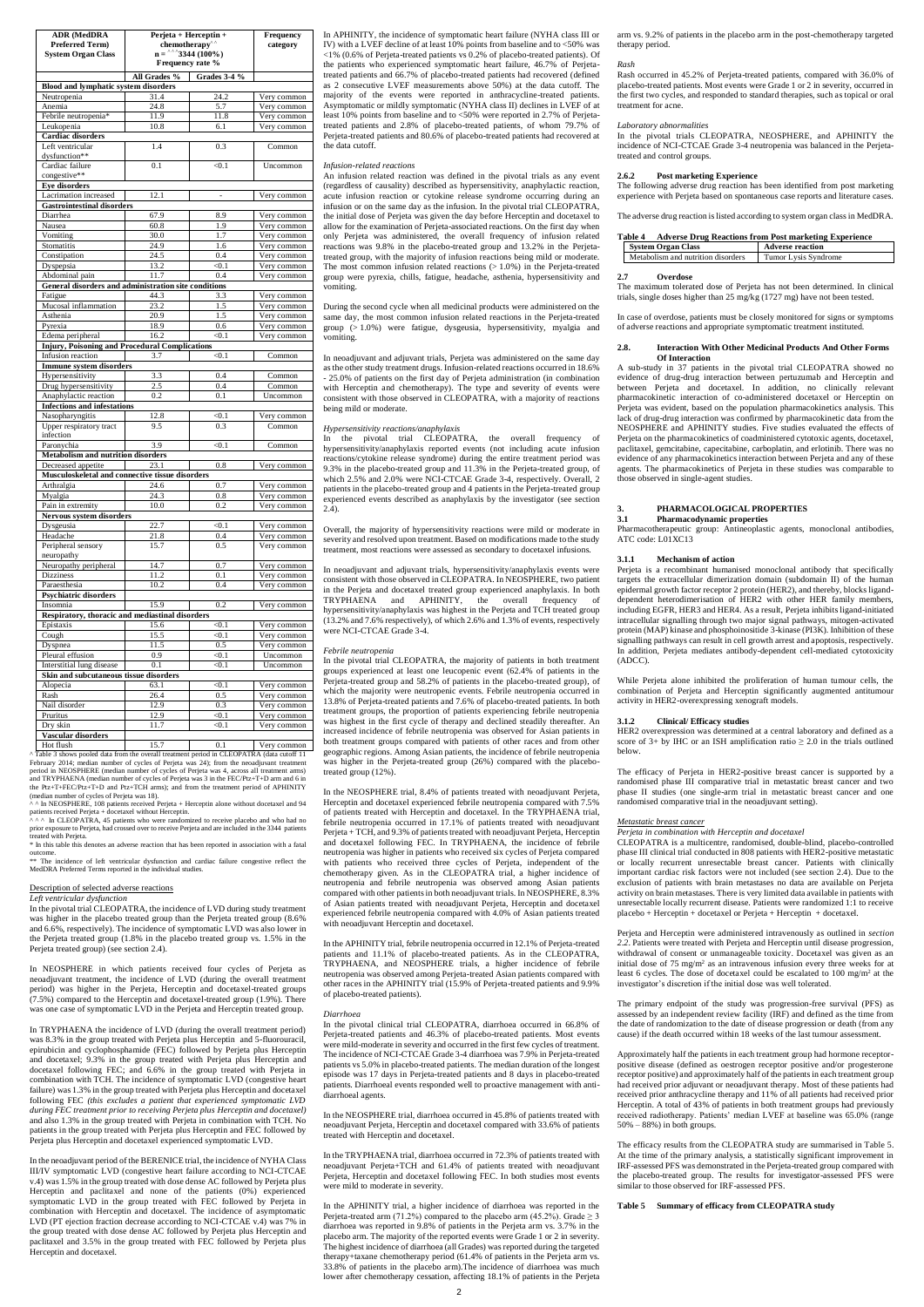| Parameter                                                                    | Placebo+<br><b>Herceptin</b><br>+ docetaxel<br>$n=406$ | Perjeta+<br><b>Herceptin</b><br>+ docetaxel<br>n=402 | <b>HR</b><br>(95% CI)            | p-value  |
|------------------------------------------------------------------------------|--------------------------------------------------------|------------------------------------------------------|----------------------------------|----------|
| <b>Primary Endpoint:</b>                                                     |                                                        |                                                      |                                  |          |
| <b>Progression-Free</b><br><b>Survival</b><br><i>(independent</i><br>review) |                                                        |                                                      |                                  |          |
| no. of patients<br>with an event                                             | 242 (59%)                                              | 191 (47.5%)                                          | 0.62<br>[0.51; 0.75]             | < 0.0001 |
| Median months                                                                | 12.4                                                   | 18.5                                                 |                                  |          |
| <b>Secondary Endpoints:</b>                                                  |                                                        |                                                      |                                  |          |
| <b>Overall Survival</b><br>(Final analysis of<br>OS)                         |                                                        |                                                      |                                  |          |
| No.<br>patients<br>of<br>with an event*                                      | 221 (54.4%)                                            | 168 (41.8%)                                          | 0.68<br>[0.56; 0.84]             | 0.0002   |
| Median months                                                                | 40.8                                                   | 56.5                                                 |                                  |          |
| Objective<br><b>Response Rate</b><br>$(ORR)^{\wedge}$<br>no. of patients     | 336                                                    | 343                                                  | Difference in                    | 0.0011   |
| with measurable<br>disease                                                   |                                                        |                                                      | ORR:<br>10.8%<br>$[4.2, 17.5]\%$ |          |
| Responders**                                                                 | 233 (69.3%)                                            | 275 (80.2%)                                          |                                  |          |
| 95% CI for ORR                                                               | [64.1; 74.2]                                           | [75.6; 84.3]                                         |                                  |          |
| Complete<br>response (CR)                                                    | 14 (4.2%)                                              | 19 (5.5%)                                            |                                  |          |
| Partial Response<br>(PR)                                                     | 219 (65.2%)                                            | 256 (74.6%)                                          |                                  |          |
| Stable disease<br>(SD)                                                       | 70 (20.8%)                                             | 50 (14.6%)                                           |                                  |          |
| Progressive<br>disease (PD)                                                  | 28 (8.3%)                                              | 13 (3.8 %)                                           |                                  |          |
| <b>Duration</b> of<br>Response †^<br>$n=$                                    | 233                                                    | 275                                                  |                                  |          |
| Median weeks                                                                 | 54.1                                                   | 87.6                                                 |                                  |          |
| 95% CI for<br>Median                                                         | [46;64]                                                | [71;106]                                             |                                  |          |

Consistent results were observed across pre-specified patient subgroups including the subgroups based on stratification factors of geographic region and prior adjuvant/neoadjuvant therapy or de novo metastatic breast cancer (see Figure 1). A post hoc exploratory analysis revealed that for patients who had received prior Herceptin ( $n = 88$ ), the hazard ratio for IRF-assessed PFS was 0.62 (95% CI 0.35, 1.07), compared with 0.60 (95% CI 0.43, 0.83) for patients who had received prior therapy which did not include Herceptin ( $n = 288$ ).

\*Final analysis of overall survival, cutoff date 11 Feb 2014

\*\* Patients with best overall response of confirmed CR or PR by RECIST. † Evaluated in patients with Best Overall Response of CR or PR.

^ Objective response rate and duration of response are based on IRF-assessed tumour assessments.

### **Figure 1 IRF-assessed PFS by patient subgroup**



An interim analysis of OS performed one year after the primary analysis of efficacy, demonstrated a statistically significant overall survival benefit in favour of the Perjeta-treated group (see Figure 2). OS results in patient subgroups were consistent with those observed for IRF-assessed PFS with the exception of the subgroup of patients with disease limited to non-visceral metastasis [HR=1.42 (95% CI:0.71,2.84)]

The final analysis of OS was performed when 389 patients had died (221 in the Placebo-treated group and 168 in the Perjeta-treated group). The statistically significant OS benefit in favor of the Perjeta-treated group was maintained (HR  $0.68$ ,  $p = 0.0002$  log-rank test). The median time to death was 40.8 months in the placebo-treated group and 56.5 months in the Perjeta-treated group (see Table 5, Figure 2).

### **Figure 2 Kaplan-Meier Curve of Overall Survival**



No statistically significant differences were found between the two treatment groups in Health Related Quality of Life as assessed by FACT-B TOI-PFB scores.

*Additional supportive clinical trial information* **BO17929** - single-arm trial in metastatic breast cancer BO17929 was a phase II, non-randomised study in patients with metastatic breast cancer whose tumours had progressed during treatment with Herceptin. Treatment with Perjeta and Herceptin resulted in a response rate of 24.2%, with a further 25.8% of patients experiencing stabilisation of disease lasting at least 6 months, indicating that Perjeta is active following progression on Herceptin.

### *Early Breast Cancer*

### **NEOSPHERE (WO20697)**

NEOSPHERE is a multicentre, randomized Phase II clinical trial conducted in 417 patients with operable, newly diagnosed, early, inflammatory, locally advanced HER2-positive breast cancer (T2-4d) who had not received prior Herceptin therapy. Patients were randomized to receive one of four neoadjuvant regimens prior to surgery as follows: Herceptin plus docetaxel, Perjeta plus Herceptin and docetaxel, Perjeta plus Herceptin, or Perjeta plus docetaxel. Randomization was stratified by breast cancer type (operable, locally advanced, or inflammatory) and estrogen (ER) or progesterone (PgR) positivity.

Perjeta and Herceptin were administered intravenously (see *section 2.2*) for 4 cycles. Following surgery all patients received three cycles of 5-Fluorouracil (600 mg/m<sup>2</sup> ), epirubicin (90 mg/m<sup>2</sup> ), cyclophosphamide (600 mg/m<sup>2</sup> ) (FEC) given intravenously every three weeks and Herceptin administered intravenously every three weeks to complete one year of therapy. Patients in the Perjeta plus Herceptin and docetaxel arm received docetaxel every three weeks for four cycles prior to FEC after surgery so that all patients received equivalent cumulative doses of the chemotherapeutic agents and Herceptin.

The primary endpoint of the study was pathological complete response (pCR) rate in the breast (ypT0/is). Secondary efficacy endpoints were clinical response rate, breast conserving surgery rate (T2-3 only), disease-free survival (DFS), and PFS. Additional exploratory pCR rates included nodal status (ypT0/isN0 and ypT0N0).

Demographics were well balanced (median age was 49-50 years old, the majority were Caucasian (71%)) and all were female. Overall 7% of patients had inflammatory breast cancer, 32% had locally advanced breast cancer and 61% had operable breast cancer. Approximately half the patients in each treatment group had hormone receptor-positive disease (defined as ER positive and/or PgR positive).

The efficacy results are summarised in Table 6. A statistically significant and clinically meaningful improvement in pCR rate (ypT0/is) was observed in patients receiving Perjeta plus Herceptin and docetaxel compared to patients receiving Herceptin and docetaxel  $(45.8\%$  vs 29.0%, p value = 0.0141). A consistent pattern of results was observed regardless of pCR definition.

Pathological complete response (pCR) rates as well as the magnitude of improvement with Perjeta were lower in the subgroup of patients with hormone receptor-positive tumours than in patients with hormone receptor-negative tumours (5.9% to 26.0% and 27.3% to 63.2%, respectively.

### **TRYPHAENA (BO22280)**

TRYPHAENA is a multicenter, randomized phase ll clinical study conducted in 225 patients with HER2-positive locally advanced, operable, or inflammatory (T2-4d) breast cancer.

Patients were randomized to receive one of three neoadjuvant regimens prior to surgery as follows: 3 cycles of FEC followed by 3 cycles of docetaxel all in combination with Perjeta and Herceptin, 3 cycles of FEC alone followed by 3 cycles of docetaxel and Herceptin in combination with Perjeta, or 6 cycles of TCH in combination with Perjeta. Randomization was stratified by breast cancer type (operable, locally advanced, or inflammatory) and ER and /or PgR positivity.

Perjeta and Herceptin were administered intravenously as outlined in *section 2.2*. 5-Fluorouracil (500 mg/m<sup>2</sup> ), epirubicin (100 mg/m<sup>2</sup> ), cyclophosphamide (600 mg/m<sup>2</sup> ) were given intravenously every three weeks for 3 cycles. Docetaxel was given as an initial dose of  $75 \text{ mg/m}^2$  IV infusion every three weeks with the option to escalate to 100 mg/m<sup>2</sup> at the investigator's discretion if the initial dose was well tolerated. However, in the Perjeta in combination with TCH arm, docetaxel was given intravenously at 75 mg/m<sup>2</sup> and no escalation was permitted and carboplatin (AUC 6) was given intravenously every three weeks. Following surgery all patients received Herceptin to complete one year of therapy, which was administered intravenously every 3 weeks.

The primary endpoint of this study was cardiac safety during the neoadjuvant treatment period of the study. Secondary efficacy endpoints were pCR rate in the breast (ypT0/is), DFS, PFS and OS.

Demographics were well balanced (median age was 49-50 years old, the majority were Caucasian (77%)) and all were female. Overall 6% of patients had inflammatory breast cancer, 25% had locally advanced breast cancer and 69% had operable breast cancer, with approximately half the patients in each treatment group had ER-positive and/or PgR-positive disease.

High pCR rates were observed in all 3 treatment arms (see Table 6). A consistent pattern of results was observed regardless of pCR definition. pCR rates were lower in the subgroup of patients with hormone receptor-positive tumours than in patients with hormone receptor-negative tumours (46.2% to 50.0% and 65.0% to 83.8% respectively).

**Table 6 NEOSPHERE (WO20697) and TRYPHAENA (BO22280): Summary of Efficacy (ITT population)**

|                                                                          |                    |                         |                            | Summary of Efficacy (11 1 population) |                                             |                         |                 |
|--------------------------------------------------------------------------|--------------------|-------------------------|----------------------------|---------------------------------------|---------------------------------------------|-------------------------|-----------------|
|                                                                          |                    |                         | <b>NEOSPHERE (WO20697)</b> |                                       |                                             | TRYPHAENA (BO22280)     |                 |
| Parameter                                                                | $T+D$              | $Ptz+T+$<br>D           | $Ptz+T$                    | $Ptz+D$                               | $Ptz+T$<br>$+{\bf FEC}/$<br>$Ptz+T$<br>$+D$ | FEC/<br>$Ptz+T$<br>$+D$ | Ptz<br>$+TCH$   |
|                                                                          | $N = 107$          | $N = 107$               | $N = 107$                  | $N=96$                                | $N=73$                                      | $N = 75$                | $N=77$          |
| ypT0/is                                                                  | 31                 | 49                      | 18                         | 23                                    | 45                                          | 43                      | 51              |
| n(%)                                                                     | $(29.0\%)$         | $(45.8\%)$              | $(16.8\%)$                 | $(24.0\%)$                            | $(61.6\%)$                                  | (57.3%)                 | $(66.2\%)$      |
| [95% $CI1$                                                               | [20.6;<br>38.51    | [36.1;<br>55.71         | [10.3;<br>25.3]            | [15.8;<br>33.71                       | [49.5;<br>72.81                             | [45.4;<br>68.71         | [54.6;<br>76.61 |
| Difference<br>in pCR<br>rates <sup>2</sup>                               |                    | $+16.8$<br>%            | $-12.2%$                   | $-21.8%$                              | <b>NA</b>                                   | <b>NA</b>               | <b>NA</b>       |
| [95% $CI$ ] <sup>3</sup>                                                 |                    | [3.5]<br>30.11          | $[-23.8;$<br>$-0.5$ ]      | $[-35.1; -]$<br>8.5]                  |                                             |                         |                 |
| p-value<br>(with<br><b>Simes</b><br>corr. for<br><b>CMH</b><br>$test)^4$ |                    | 0.0141<br>(vs.<br>$T+D$ | 0.0198<br>(vs.<br>$T+D$    | 0.0030<br>$(vs Ptz+T)$<br>$+D$        | <b>NA</b>                                   | <b>NA</b>               | <b>NA</b>       |
| ypT0/is<br>N <sub>0</sub>                                                | 23                 | 42                      | 12                         | 17                                    | 41                                          | 41                      | 49              |
| n(%)                                                                     | (21.5%)            | (39.3%)                 | $(11.2\%)$                 | (17.7%)                               | $(56.2\%)$                                  | (54.7%)                 | $(63.6\%)$      |
| [95% CI]                                                                 | [14.1;<br>$30.5$ ] | [30.3;<br>49.2]         | [5.9;<br>18.8]             | [10.7]<br>26.8]                       | [44.1;<br>67.8]                             | [42.7]<br>66.2]         | [51.9;<br>74.3] |
| ypT0 NO                                                                  | 13                 | 35                      | 6                          | 13                                    | 37                                          | 34                      | 40              |
| n(%)                                                                     | $(12.1\%)$         | (32.7%)                 | $(5.6\%)$                  | $(13.2\%)$                            | (50.7%)                                     | $(45.3\%)$              | $(51.9\%)$      |
| [95% CI]                                                                 | [6.6;<br>19.9]     | [24.0;<br>$42.5$ ]      | [2.1;<br>11.8]             | [7.4]<br>22.0]                        | [38.7;<br>$62.6$ ]                          | [33.8]<br>57.3]         | [40.3;<br>63.5] |

| Clinical                                                                                              | 79 | 89 | 69 | 65 | 67 |  | 69 |
|-------------------------------------------------------------------------------------------------------|----|----|----|----|----|--|----|
| Response <sup>5</sup> (79.8%) (88.1%) (67.6%) (71.4%) (91.8%) (94.7%) (89.6%)                         |    |    |    |    |    |  |    |
| <b>Key to abbreviations (Table 6):</b> T. Herceptin; D. docetaxel; Ptz: Perjeta; FEC: 5-fluorouracil, |    |    |    |    |    |  |    |
| epirubicin, cyclophosphamide: TCH: docetaxel, carboplatin and Herceptin.                              |    |    |    |    |    |  |    |

1. 95% CI for one sample binomial using Pearson-Clopper method. 2. Treatment Ptz+T+D and Ptz+T are compared with T+D, while Ptz+D is compared with Ptz+T+D

3. Approximate 95% CI for difference of two rates using Hauck-Anderson method.

4. p-value from Cochran-Mantel-Haenszel test, with Simes multiplicity adjustment 5. Clinical response represents patients with a best overall response of CR or PR during the neoadjuvant period (in the primary breast lesion)

### **BERENICE (WO29217)**

BERENICE is a non-randomized, open-label, multicenter, multinational, Phase II trial conducted in 401 patients with HER2-positive locally advanced, inflammatory, or early-stage HER2-positive breast cancer (with primary tumours >2cm in diameter or node-positive disease).

The BERENICE study included two parallel groups of patients. Patients considered suitable for neoadjuvant treatment with Herceptin plus anthracycline/taxane-based chemotherapy were allocated to receive one of the two following regimens prior to surgery as follows:

- Cohort A 4 cycles of two weekly doxorubicin and cyclophosphamide (dose dense AC) followed by 4 cycles of Perjeta in combination with Herceptin and paclitaxel
- Cohort B 4 cycles of FEC followed by 4 cycles of Perjeta in combination with Herceptin and docetaxel

Perjeta and Herceptin were administered intravenously as outlined in *section*  2.2. Doxorubicin 60 mg/m<sup>2</sup> IV and cyclophosphamide 600 mg/m<sup>2</sup> IV were administered every 2 weeks (ddAC) for four cycles (Cycles 1-4) with G-CSF (granulocyte colony stimulating factor) support at investigator discretion, followed by paclitaxel 80 mg/m<sup>2</sup> IV weekly for 12 weeks (Cycles 5-8), with Perjeta and Herceptin every 3 weeks during Cycles 5-8 (from the start of paclitaxel; four cycles of Perjeta and Herceptin in total during the neoadjuvant period). 5-Fluorouracil (500 mg/m<sup>2</sup>), epirubicin (100 mg/m<sup>2</sup>), cyclophosphamide  $(600 \text{ mg/m}^2)$  were given intravenously every three weeks for 4 cycles. Docetaxel was given at an initial dose of 75 mg/m<sup>2</sup> IV infusion every three weeks with the option to escalate to 100 mg/m<sup>2</sup> at the investigator's discretion if the initial dose was well tolerated. Following surgery all patients received Perjeta and Herceptin which were administered intravenously every 3 weeks, to complete one year of therapy.

The primary endpoint of this study was cardiac safety during the neoadjuvant treatment period of the study (see 2.6 Undesirable Effects). Key secondary endpoints at the time of primary analysis were neoadjuvant safety and pCR rate in the breast and nodes (i.e. ypT0/is ypN0). Long-term clinical and safety outcomes will also be assessed (iDFS, EFS and OS, not yet available).

Demographics of the patients were well balanced between the groups. The median age of the patients was 49 years, the majority of patients were Caucasian (83%) and all but one patient was female. Approximately two-thirds of patients  $(64.3\%$  [n = 128] in Cohort A and 61.7% [n = 124] in Cohort B) had hormone receptor-positive disease.

The pCR (ypT0/is ypN0) rates were 61.8% in Cohort A and 60.7% in Cohort B. A consistent pattern of results was observed regardless of pCR definition. pCR rates were lower in the subgroup of patients with hormone receptorpositive tumors (51.6% in Cohort A and 57.3% in Cohort B) than in patients with hormone receptor-negative tumors (81.5% in Cohort A and 68% in Cohort B.

### **APHINITY (BO25126)**

APHINITY is a multicenter, randomized, double-blind, placebo-controlled Phase III trial conducted in 4804 patients with HER2-positive early breast cancer who had their primary tumor excised prior to randomization. Patients were then randomized to receive Perjeta or placebo, in combination with adjuvant Herceptin and chemotherapy. Investigators selected one of the following anthracycline-based or non-anthracycline-based chemotherapy regimens for individual patients:

- 3 or 4 cycles of FEC or 5-fluorouracil, doxorubicin and cyclophosphamide (FAC), followed by 3 or 4 cycles of docetaxel or 12 cycles of weekly paclitaxel
- 4 cycles of AC or EC, followed by 3 or 4 cycles of docetaxel or 12 cycles of weekly paclitaxel
- 6 cycles of docetaxel in combination with carboplatin

Perjeta and Herceptin were administered intravenously (see *Section 2.2*) every 3 weeks starting on Day 1 of the first taxane-containing cycle, for a total of 52 weeks (maximum 18 cycles) or until recurrence, withdrawal of consent or unmanageable toxicity. Standard doses of 5-fluorouracil, epirubicin, doxorubicin, cyclophosphamide, docetaxel, paclitaxel and carboplatin were administered. After completion of chemotherapy, patients received radiotherapy and/or hormone therapy as per local clinical standard.

The primary endpoint of the study was invasive disease-free survival (IDFS), defined as the time from randomization to first occurrence of ipsilateral local or regional invasive breast cancer recurrence, distant recurrence, contralateral invasive breast cancer, or death from any cause.

Demographics were well balanced between the two treatment arms. The median age was 51 years, and over 99% of patients were female. The majority of patients had node-positive (63%) and/or hormone receptor-positive disease (64%), and were Caucasian (71%).

After a median follow-up to 45.4 months, the APHINITY study demonstrated 19% (hazard ratio [HR] = 0.81) reduction in risk of recurrence or death in patients randomized to receive Perjeta compared with patients randomized to receive placebo.

The efficacy results from the APHINITY trial are summarized in Table 7 and in Figures 3 and 4.

### **Table 7 Overall Efficacy (ITT Population)**

|                                                                                                   | Perjeta +<br>$Here$ eptin +<br>chemotherapy | $Placebo +$<br>$Here$ ptin +<br>chemotherapy |
|---------------------------------------------------------------------------------------------------|---------------------------------------------|----------------------------------------------|
|                                                                                                   | $N = 2400$                                  | $N = 2404$                                   |
| <b>Primary Endpoint</b>                                                                           |                                             |                                              |
| <b>Invasive Disease</b><br><b>Survival</b><br>Free<br>(IDFS)<br>Number (%) of patients with event | 171 (7.1%)                                  | 210 (8.7%)                                   |
| HR [95% CI]                                                                                       | $0.81$ [0.66, 1.00]                         |                                              |
| $p$ -value (Log-Rank test, stratified <sup>2</sup> )                                              | 0.0446                                      |                                              |
| 3 year event-free rate <sup>3</sup> [95% CI]                                                      | 94.1<br>[93.1, 95.0]                        | 93.2<br>[92.2, 94.3]                         |
| Secondary Endpoints <sup>1</sup>                                                                  |                                             |                                              |
| <b>IDFS</b> including second primary<br>non-breast cancer<br>Number (%) of patients with event    | 189 (7.9%)                                  | 230 (9.6%)                                   |
| HR [95% CI]                                                                                       | $0.82$ [0.68, 0.99]                         |                                              |